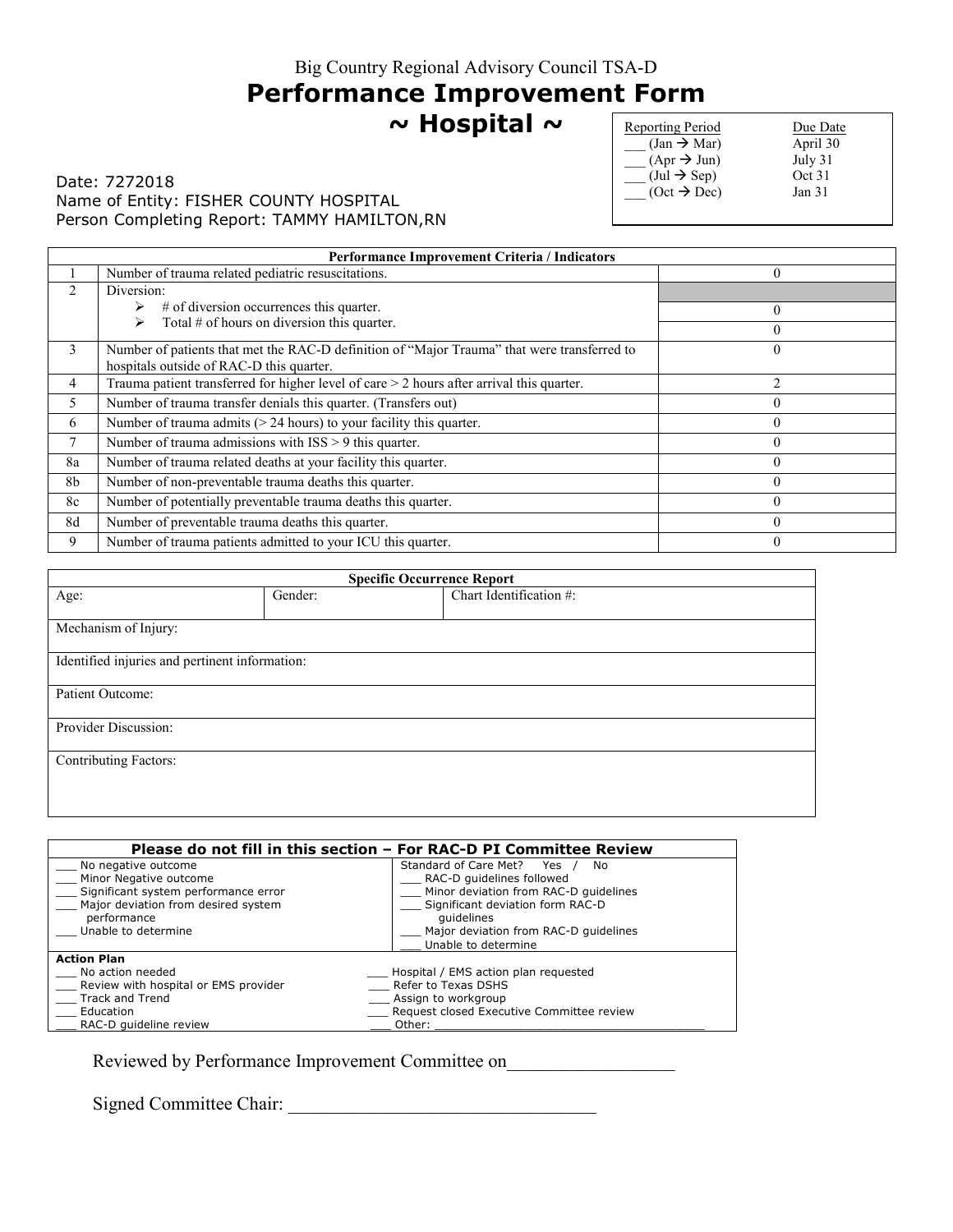### **Performance Improvement Form**

**~ Hospital ~** 

### Date: July 27, 2018 Name of Entity: Hendrick Medical Center Person Completing Report: Lacy Milford

| <b>Reporting Period</b>               | Due Date          |
|---------------------------------------|-------------------|
| $(Jan \rightarrow Mar)$               | April 30          |
| $(Apr \rightarrow Jun)$               | July 31           |
| $(\text{Jul} \rightarrow \text{Sep})$ | Oct 31            |
| $(Oct \rightarrow Dec)$               | Jan <sub>31</sub> |
|                                       |                   |

| Performance Improvement Criteria / Indicators |                                                                                                                                         |                                                          |
|-----------------------------------------------|-----------------------------------------------------------------------------------------------------------------------------------------|----------------------------------------------------------|
|                                               | Number of trauma related pediatric resuscitations.                                                                                      |                                                          |
| 2                                             | Diversion:                                                                                                                              |                                                          |
|                                               | $#$ of diversion occurrences this quarter.<br>➤<br>Total $#$ of hours on diversion this quarter.<br>⋗                                   | 6(trauma only, multiple diverts for<br>ICU/MedSurg/Tele) |
|                                               |                                                                                                                                         | 29                                                       |
| 3                                             | Number of patients that met the RAC-D definition of "Major Trauma" that were transferred to<br>hospitals outside of RAC-D this quarter. | 5                                                        |
| 4                                             | Trauma patient transferred for higher level of care $>$ 2 hours after arrival this quarter.                                             | 19                                                       |
| 5                                             | Number of trauma transfer denials this quarter. (Transfers out)                                                                         | $\theta$                                                 |
| 6                                             | Number of trauma admits $(> 24$ hours) to your facility this quarter.                                                                   | 245                                                      |
| 7                                             | Number of trauma admissions with ISS > 9 this quarter.                                                                                  | 62                                                       |
| 8a                                            | Number of trauma related deaths at your facility this quarter.                                                                          | 15                                                       |
| 8b                                            | Number of non-preventable trauma deaths this quarter.                                                                                   | 6                                                        |
| 8c                                            | Number of potentially preventable trauma deaths this quarter.                                                                           | 0(Please note M&M currently<br>completed through May)    |
| 8d                                            | Number of preventable trauma deaths this quarter.                                                                                       |                                                          |
| 9                                             | Number of trauma patients admitted to your ICU this quarter.                                                                            | 29                                                       |

| <b>Specific Occurrence Report</b>                                               |         |                         |
|---------------------------------------------------------------------------------|---------|-------------------------|
| Age: $16$                                                                       | Gender: | Chart Identification #: |
|                                                                                 | Male    | 1432651                 |
| Mechanism of Injury:                                                            |         |                         |
| <b>GSW</b>                                                                      |         |                         |
| Identified injuries and pertinent information:                                  |         |                         |
| right femoral vein complete transection, right femoral artery tangential injury |         |                         |
|                                                                                 |         |                         |
| Patient Outcome:                                                                |         |                         |
| transferred to UMC no followup as of yet                                        |         |                         |
|                                                                                 |         |                         |
| Provider Discussion:                                                            |         |                         |
| consider transport to Level 1 facility from scene to prevent double transfers   |         |                         |
|                                                                                 |         |                         |
| <b>Contributing Factors:</b>                                                    |         |                         |
| Inadequate system guidelines/ protocols                                         |         |                         |
|                                                                                 |         |                         |
|                                                                                 |         |                         |

|                                      | Please do not fill in this section – For RAC-D PI Committee Review |
|--------------------------------------|--------------------------------------------------------------------|
| No negative outcome                  | Standard of Care Met? Yes<br>No.                                   |
| Minor Negative outcome               | RAC-D guidelines followed                                          |
| Significant system performance error | Minor deviation from RAC-D quidelines                              |
| Major deviation from desired system  | Significant deviation form RAC-D                                   |
| performance                          | quidelines                                                         |
| Unable to determine                  | Major deviation from RAC-D quidelines                              |
|                                      | Unable to determine                                                |
| <b>Action Plan</b>                   |                                                                    |
| No action needed                     | Hospital / EMS action plan requested                               |
| Review with hospital or EMS provider | Refer to Texas DSHS                                                |
| Track and Trend                      | Assign to workgroup                                                |
| Education                            | Request closed Executive Committee review                          |
| RAC-D quideline review               | Other:                                                             |

Reviewed by Performance Improvement Committee on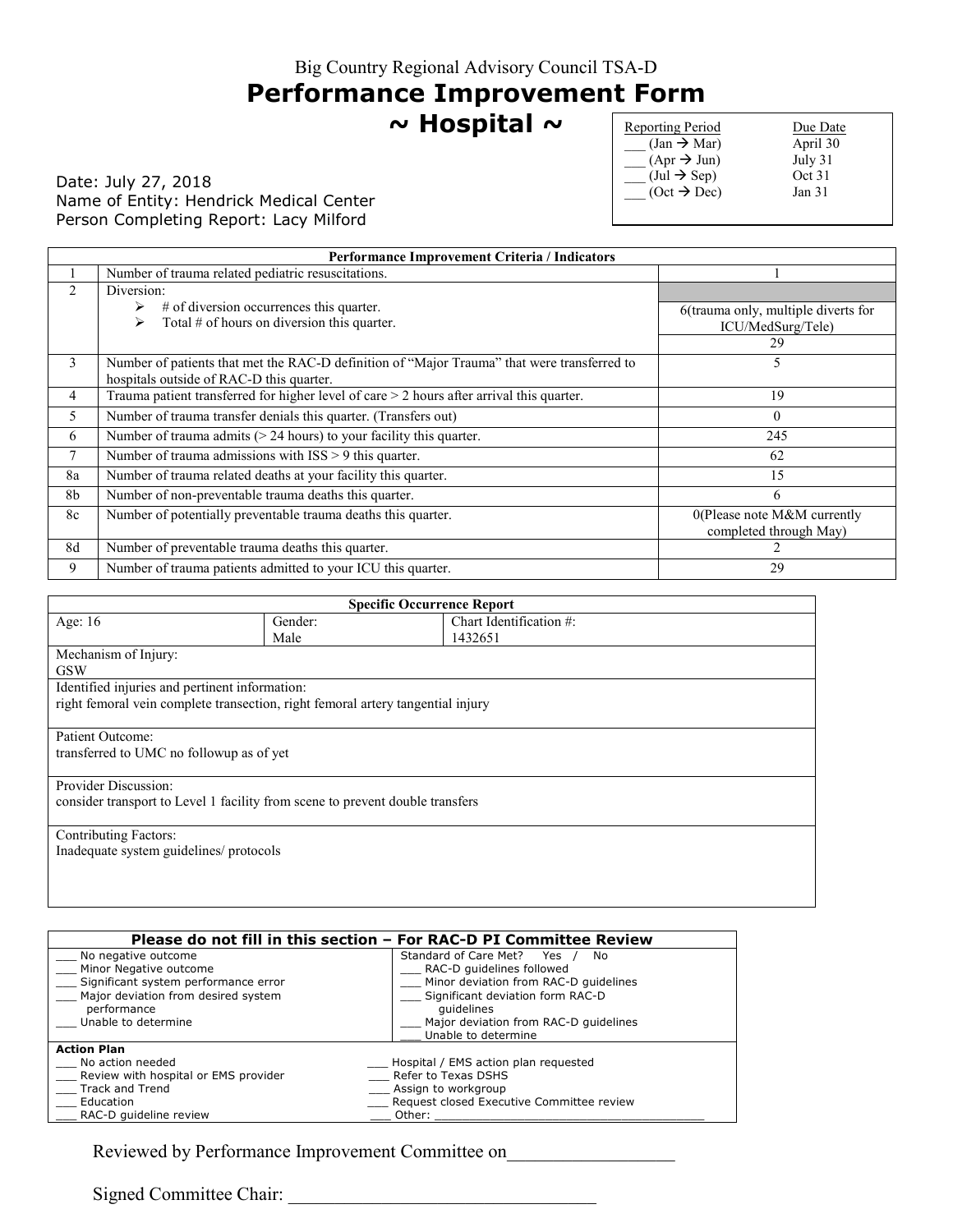# **Performance Improvement Form**

**~ Hospital ~** 

### Date: 07/27/2018 Name of Entity: Comanche County Medical Center Person Completing Report: Kimberly Boyd, RN

| <b>Reporting Period</b>               | Due Date          |
|---------------------------------------|-------------------|
| $\text{(Jan} \rightarrow \text{Mar})$ | April 30          |
| $(Apr \rightarrow Jun)$               | July 31           |
| $(\text{Jul} \rightarrow \text{Sep})$ | Oct 31            |
| $(Oct \rightarrow Dec)$               | Jan <sub>31</sub> |
|                                       |                   |

| Performance Improvement Criteria / Indicators |                                                                                                                                         |                |
|-----------------------------------------------|-----------------------------------------------------------------------------------------------------------------------------------------|----------------|
|                                               | Number of trauma related pediatric resuscitations.                                                                                      | $\theta$       |
|                                               | Diversion:                                                                                                                              |                |
|                                               | $#$ of diversion occurrences this quarter.                                                                                              | $\Omega$       |
|                                               | Total $#$ of hours on diversion this quarter.<br>⋗                                                                                      | $\theta$       |
| 3                                             | Number of patients that met the RAC-D definition of "Major Trauma" that were transferred to<br>hospitals outside of RAC-D this quarter. | 15             |
| 4                                             | Trauma patient transferred for higher level of care $>$ 2 hours after arrival this quarter.                                             | 16             |
| 5                                             | Number of trauma transfer denials this quarter. (Transfers out)                                                                         | $\theta$       |
| 6                                             | Number of trauma admits $(> 24$ hours) to your facility this quarter.                                                                   | $\mathfrak{D}$ |
| 7                                             | Number of trauma admissions with $ISS > 9$ this quarter.                                                                                | $\theta$       |
| 8a                                            | Number of trauma related deaths at your facility this quarter.                                                                          | $\theta$       |
| 8b                                            | Number of non-preventable trauma deaths this quarter.                                                                                   | $\theta$       |
| 8c                                            | Number of potentially preventable trauma deaths this quarter.                                                                           | $\Omega$       |
| 8d                                            | Number of preventable trauma deaths this quarter.                                                                                       | $\Omega$       |
| 9                                             | Number of trauma patients admitted to your ICU this quarter.                                                                            | $\theta$       |

| <b>Specific Occurrence Report</b>              |         |                         |  |
|------------------------------------------------|---------|-------------------------|--|
| Age:                                           | Gender: | Chart Identification #: |  |
| Mechanism of Injury:                           |         |                         |  |
| Identified injuries and pertinent information: |         |                         |  |
| Patient Outcome:                               |         |                         |  |
| Provider Discussion:                           |         |                         |  |
| <b>Contributing Factors:</b>                   |         |                         |  |
|                                                |         |                         |  |

|                                                                                                                                             | Please do not fill in this section – For RAC-D PI Committee Review                                                                                      |
|---------------------------------------------------------------------------------------------------------------------------------------------|---------------------------------------------------------------------------------------------------------------------------------------------------------|
| No negative outcome<br>Minor Negative outcome<br>Significant system performance error<br>Major deviation from desired system<br>performance | Standard of Care Met? Yes<br>No<br>RAC-D guidelines followed<br>Minor deviation from RAC-D quidelines<br>Significant deviation form RAC-D<br>quidelines |
| Unable to determine                                                                                                                         | Major deviation from RAC-D quidelines<br>Unable to determine                                                                                            |
| <b>Action Plan</b>                                                                                                                          |                                                                                                                                                         |
| No action needed                                                                                                                            | Hospital / EMS action plan requested                                                                                                                    |
| Review with hospital or EMS provider                                                                                                        | Refer to Texas DSHS                                                                                                                                     |
| Track and Trend                                                                                                                             | _ Assign to workgroup                                                                                                                                   |
| Education                                                                                                                                   | Request closed Executive Committee review                                                                                                               |
| RAC-D quideline review                                                                                                                      | Other:                                                                                                                                                  |

Reviewed by Performance Improvement Committee on\_\_\_\_\_\_\_\_\_\_\_\_\_\_\_\_\_\_\_\_\_\_\_\_\_\_\_\_\_\_\_\_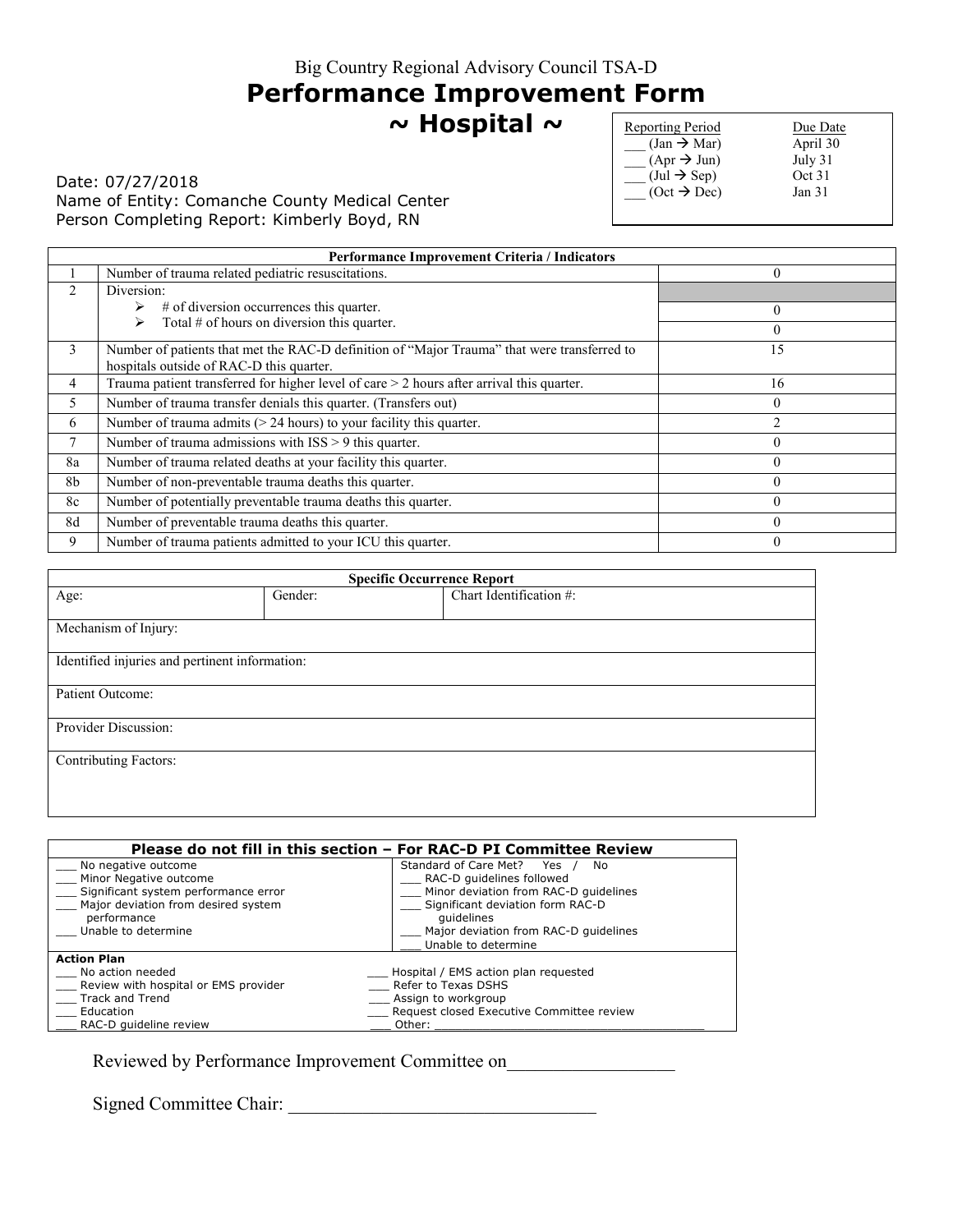# **Performance Improvement Form**

**~ Hospital ~** 

Date: 07/25/18 Name of Entity: Comanche County Medical Center Person Completing Report: Kimberly Boyd RN

| <b>Reporting Period</b>               | Due Date |
|---------------------------------------|----------|
| $(Jan \rightarrow Mar)$               | April 30 |
| $(Apr \rightarrow Jun)$               | July 31  |
| $(\text{Jul} \rightarrow \text{Sep})$ | Oct 31   |
| $(Oct \rightarrow Dec)$               | Jan 31   |
|                                       |          |

| Performance Improvement Criteria / Indicators |                                                                                                                                         |          |
|-----------------------------------------------|-----------------------------------------------------------------------------------------------------------------------------------------|----------|
|                                               | Number of trauma related pediatric resuscitations.                                                                                      |          |
|                                               | Diversion:                                                                                                                              |          |
|                                               | $#$ of diversion occurrences this quarter.                                                                                              | $\Omega$ |
|                                               | Total $#$ of hours on diversion this quarter.<br>⋗                                                                                      | 0        |
| 3                                             | Number of patients that met the RAC-D definition of "Major Trauma" that were transferred to<br>hospitals outside of RAC-D this quarter. | 8        |
| 4                                             | Trauma patient transferred for higher level of care $>$ 2 hours after arrival this quarter.                                             | 4        |
| 5                                             | Number of trauma transfer denials this quarter. (Transfers out)                                                                         | $\theta$ |
| 6                                             | Number of trauma admits $(> 24$ hours) to your facility this quarter.                                                                   | 0        |
| 7                                             | Number of trauma admissions with ISS > 9 this quarter.                                                                                  | $\theta$ |
| 8a                                            | Number of trauma related deaths at your facility this quarter.                                                                          | $\Omega$ |
| 8b                                            | Number of non-preventable trauma deaths this quarter.                                                                                   |          |
| 8c                                            | Number of potentially preventable trauma deaths this quarter.                                                                           | $\Omega$ |
| 8d                                            | Number of preventable trauma deaths this quarter.                                                                                       | 0        |
| 9                                             | Number of trauma patients admitted to your ICU this quarter.                                                                            | 0        |

| <b>Specific Occurrence Report</b>              |         |                         |
|------------------------------------------------|---------|-------------------------|
| Age:                                           | Gender: | Chart Identification #: |
| Mechanism of Injury:                           |         |                         |
| Identified injuries and pertinent information: |         |                         |
| Patient Outcome:                               |         |                         |
| Provider Discussion:                           |         |                         |
| <b>Contributing Factors:</b>                   |         |                         |
|                                                |         |                         |

|                                      | Please do not fill in this section – For RAC-D PI Committee Review |
|--------------------------------------|--------------------------------------------------------------------|
| No negative outcome                  | Standard of Care Met? Yes<br>No.                                   |
| Minor Negative outcome               | RAC-D quidelines followed                                          |
| Significant system performance error | Minor deviation from RAC-D quidelines                              |
| Major deviation from desired system  | Significant deviation form RAC-D                                   |
| performance                          | quidelines                                                         |
| Unable to determine                  | Major deviation from RAC-D quidelines                              |
|                                      | Unable to determine                                                |
| <b>Action Plan</b>                   |                                                                    |
| No action needed                     | Hospital / EMS action plan requested                               |
| Review with hospital or EMS provider | Refer to Texas DSHS                                                |
| Track and Trend                      | Assign to workgroup                                                |
| Education                            | Request closed Executive Committee review                          |
| RAC-D quideline review               | Other:                                                             |

Reviewed by Performance Improvement Committee on\_\_\_\_\_\_\_\_\_\_\_\_\_\_\_\_\_\_\_\_\_\_\_\_\_\_\_\_\_\_\_\_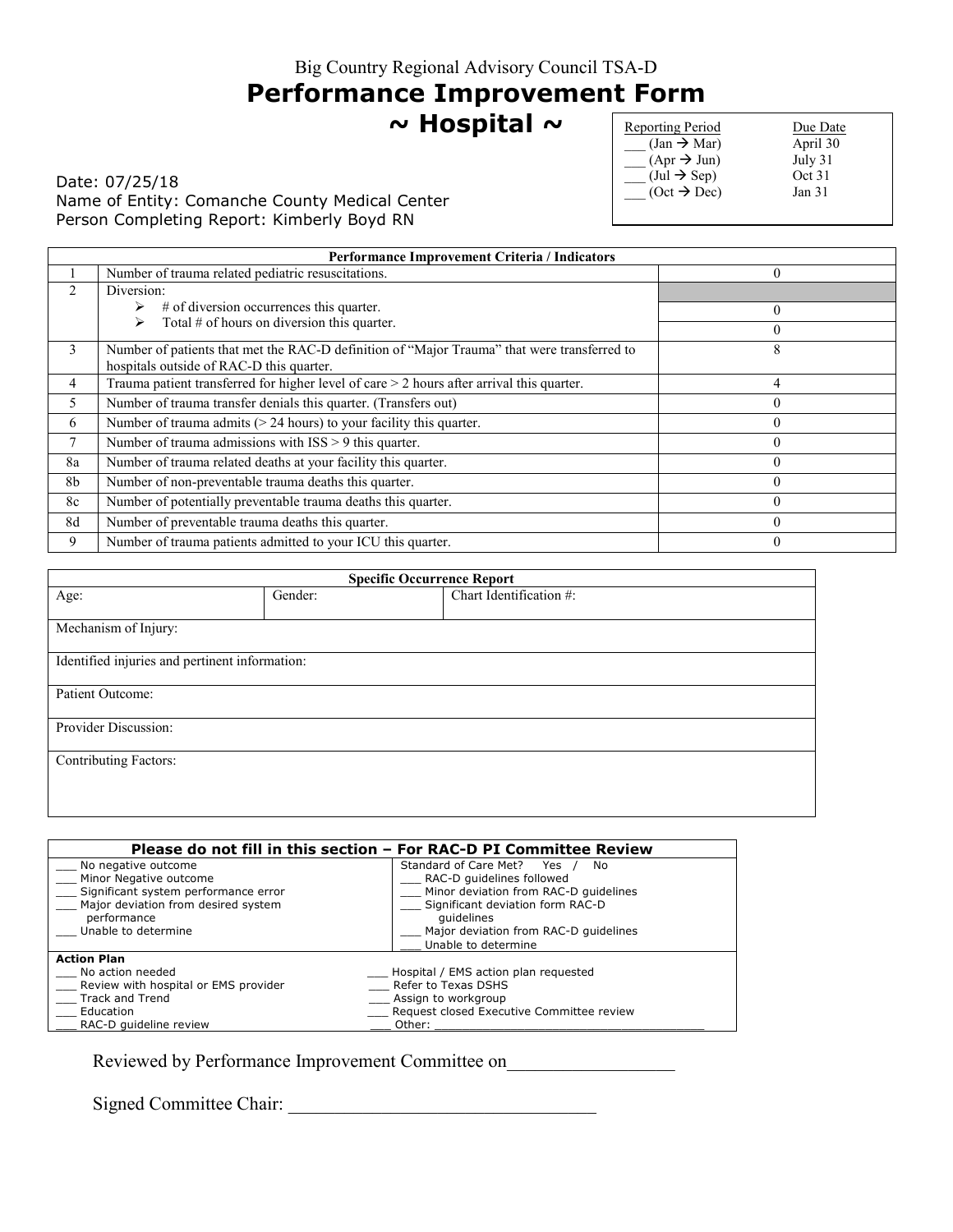# **Performance Improvement Form**

**~ Hospital ~** 

Date: 07/24/2018 Name of Entity: Brownwood Regional Medical Center Person Completing Report: Ethel Cumpton RN Trauma Coordinator

| <b>Reporting Period</b>               | Due Date          |
|---------------------------------------|-------------------|
| $(Jan \rightarrow Mar)$               | April 30          |
| $(Apr \rightarrow Jun)$               | July 31           |
| $(\text{Jul} \rightarrow \text{Sep})$ | Oct 31            |
| $(Oct \rightarrow Dec)$               | Jan <sub>31</sub> |
|                                       |                   |

| Performance Improvement Criteria / Indicators |                                                                                                                                         |          |
|-----------------------------------------------|-----------------------------------------------------------------------------------------------------------------------------------------|----------|
|                                               | Number of trauma related pediatric resuscitations.                                                                                      | $\theta$ |
|                                               | Diversion:                                                                                                                              |          |
|                                               | $#$ of diversion occurrences this quarter.                                                                                              | $\Omega$ |
|                                               | Total $#$ of hours on diversion this quarter.                                                                                           | $\theta$ |
| 3                                             | Number of patients that met the RAC-D definition of "Major Trauma" that were transferred to<br>hospitals outside of RAC-D this quarter. | $\theta$ |
| 4                                             | Trauma patient transferred for higher level of care $>$ 2 hours after arrival this quarter.                                             | 8        |
| 5                                             | Number of trauma transfer denials this quarter. (Transfers out)                                                                         | $\theta$ |
| 6                                             | Number of trauma admits $(> 24$ hours) to your facility this quarter.                                                                   | 59       |
|                                               | Number of trauma admissions with ISS > 9 this quarter.                                                                                  | $\theta$ |
| 8a                                            | Number of trauma related deaths at your facility this quarter.                                                                          | $\theta$ |
| 8b                                            | Number of non-preventable trauma deaths this quarter.                                                                                   | $\theta$ |
| 8c                                            | Number of potentially preventable trauma deaths this quarter.                                                                           | $\Omega$ |
| 8d                                            | Number of preventable trauma deaths this quarter.                                                                                       | $\theta$ |
| 9                                             | Number of trauma patients admitted to your ICU this quarter.                                                                            | 3        |

| <b>Specific Occurrence Report</b>              |         |                         |  |
|------------------------------------------------|---------|-------------------------|--|
| Age:                                           | Gender: | Chart Identification #: |  |
| Mechanism of Injury:                           |         |                         |  |
| Identified injuries and pertinent information: |         |                         |  |
| Patient Outcome:                               |         |                         |  |
| Provider Discussion:                           |         |                         |  |
| <b>Contributing Factors:</b>                   |         |                         |  |
|                                                |         |                         |  |

|                                      | Please do not fill in this section – For RAC-D PI Committee Review |  |
|--------------------------------------|--------------------------------------------------------------------|--|
| No negative outcome                  | Standard of Care Met? Yes<br>No.                                   |  |
| Minor Negative outcome               | RAC-D quidelines followed                                          |  |
| Significant system performance error | Minor deviation from RAC-D quidelines                              |  |
| Major deviation from desired system  | Significant deviation form RAC-D                                   |  |
| performance                          | quidelines                                                         |  |
| Unable to determine                  | Major deviation from RAC-D quidelines                              |  |
|                                      | Unable to determine                                                |  |
| <b>Action Plan</b>                   |                                                                    |  |
| No action needed                     | _ Hospital / EMS action plan requested                             |  |
| Review with hospital or EMS provider | Refer to Texas DSHS                                                |  |
| Track and Trend                      | Assign to workgroup                                                |  |
| Education                            | Request closed Executive Committee review                          |  |
| RAC-D quideline review               | Other:                                                             |  |

Reviewed by Performance Improvement Committee on\_\_\_\_\_\_\_\_\_\_\_\_\_\_\_\_\_\_\_\_\_\_\_\_\_\_\_\_\_\_\_\_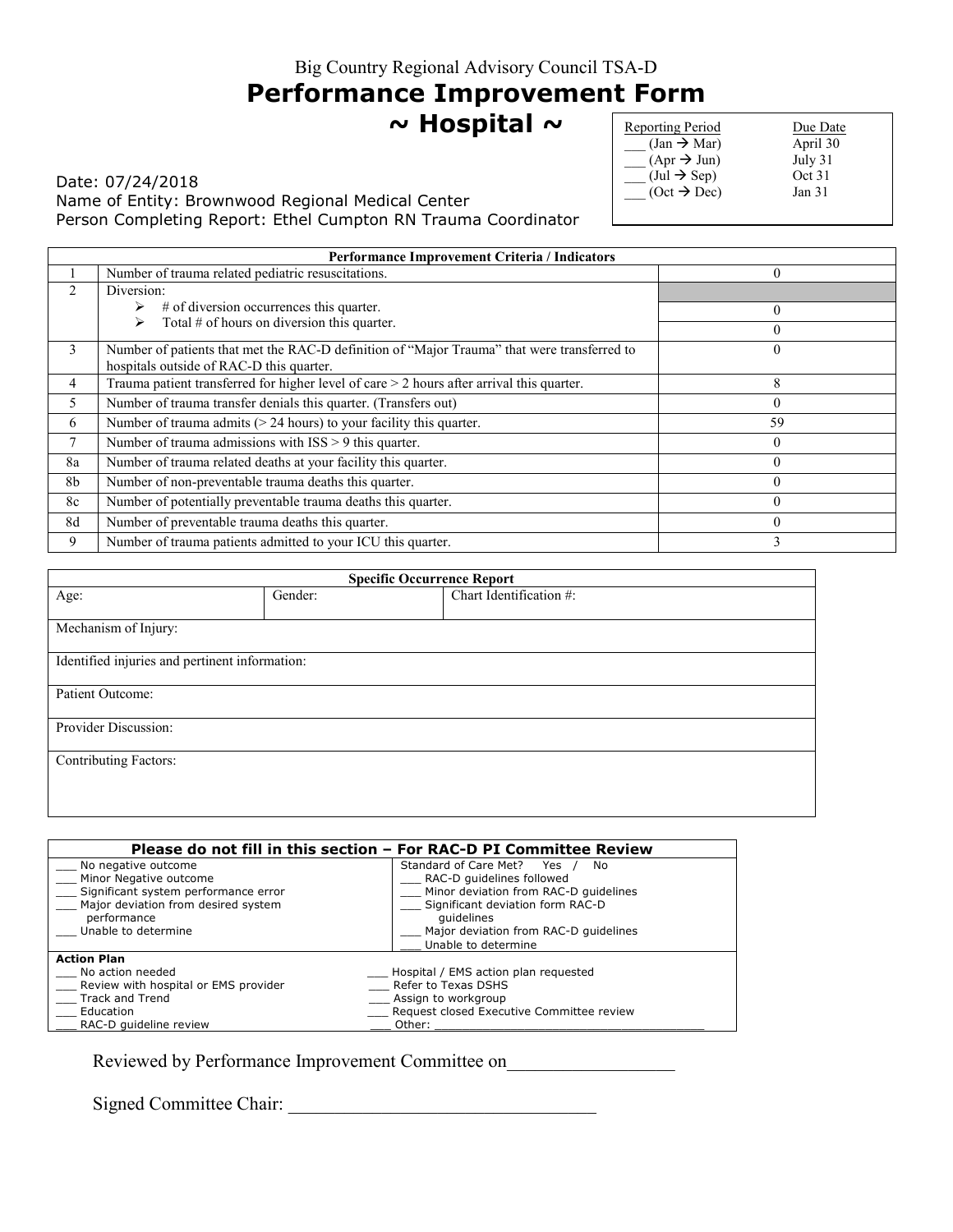# **Performance Improvement Form**

**~ Hospital ~** 

### Date: 07/20/2018 Name of Entity: Eastland Memorial Hospital Person Completing Report: Laura Kay Pfeifer

| <b>Reporting Period</b>               | Due Date          |
|---------------------------------------|-------------------|
| $(Jan \rightarrow Mar)$               | April 30          |
| $(Apr \rightarrow Jun)$               | July 31           |
| $(\text{Jul} \rightarrow \text{Sep})$ | Oct 31            |
| $(Oct \rightarrow Dec)$               | Jan <sub>31</sub> |
|                                       |                   |

| Performance Improvement Criteria / Indicators |                                                                                                                                         |          |
|-----------------------------------------------|-----------------------------------------------------------------------------------------------------------------------------------------|----------|
|                                               | Number of trauma related pediatric resuscitations.                                                                                      | 3        |
|                                               | Diversion:                                                                                                                              |          |
|                                               | # of diversion occurrences this quarter.                                                                                                | $\theta$ |
|                                               | Total $#$ of hours on diversion this quarter.                                                                                           |          |
| 3                                             | Number of patients that met the RAC-D definition of "Major Trauma" that were transferred to<br>hospitals outside of RAC-D this quarter. |          |
| 4                                             | Trauma patient transferred for higher level of care $>$ 2 hours after arrival this quarter.                                             | 17       |
| 5                                             | Number of trauma transfer denials this quarter. (Transfers out)                                                                         | $\Omega$ |
| 6                                             | Number of trauma admits $(> 24$ hours) to your facility this quarter.                                                                   | 8        |
| $\tau$                                        | Number of trauma admissions with $ISS > 9$ this quarter.                                                                                |          |
| 8a                                            | Number of trauma related deaths at your facility this quarter.                                                                          |          |
| 8 <sub>b</sub>                                | Number of non-preventable trauma deaths this quarter.                                                                                   |          |
| 8c                                            | Number of potentially preventable trauma deaths this quarter.                                                                           | $\Omega$ |
| 8d                                            | Number of preventable trauma deaths this quarter.                                                                                       |          |
| 9                                             | Number of trauma patients admitted to your ICU this quarter.                                                                            |          |

| <b>Specific Occurrence Report</b>              |         |                         |
|------------------------------------------------|---------|-------------------------|
| Age:                                           | Gender: | Chart Identification #: |
|                                                |         |                         |
| Mechanism of Injury:                           |         |                         |
| Identified injuries and pertinent information: |         |                         |
| Patient Outcome:                               |         |                         |
| Provider Discussion:                           |         |                         |
| <b>Contributing Factors:</b>                   |         |                         |
|                                                |         |                         |

|                                                                                                                                             | Please do not fill in this section – For RAC-D PI Committee Review                                                                                      |
|---------------------------------------------------------------------------------------------------------------------------------------------|---------------------------------------------------------------------------------------------------------------------------------------------------------|
| No negative outcome<br>Minor Negative outcome<br>Significant system performance error<br>Major deviation from desired system<br>performance | Standard of Care Met? Yes<br>No<br>RAC-D guidelines followed<br>Minor deviation from RAC-D quidelines<br>Significant deviation form RAC-D<br>quidelines |
| Unable to determine                                                                                                                         | Major deviation from RAC-D quidelines<br>Unable to determine                                                                                            |
| <b>Action Plan</b>                                                                                                                          |                                                                                                                                                         |
| No action needed                                                                                                                            | Hospital / EMS action plan requested                                                                                                                    |
| Review with hospital or EMS provider                                                                                                        | Refer to Texas DSHS                                                                                                                                     |
| Track and Trend                                                                                                                             | _ Assign to workgroup                                                                                                                                   |
| Education                                                                                                                                   | Request closed Executive Committee review                                                                                                               |
| RAC-D quideline review                                                                                                                      | Other:                                                                                                                                                  |

Reviewed by Performance Improvement Committee on\_\_\_\_\_\_\_\_\_\_\_\_\_\_\_\_\_\_\_\_\_\_\_\_\_\_\_\_\_\_\_\_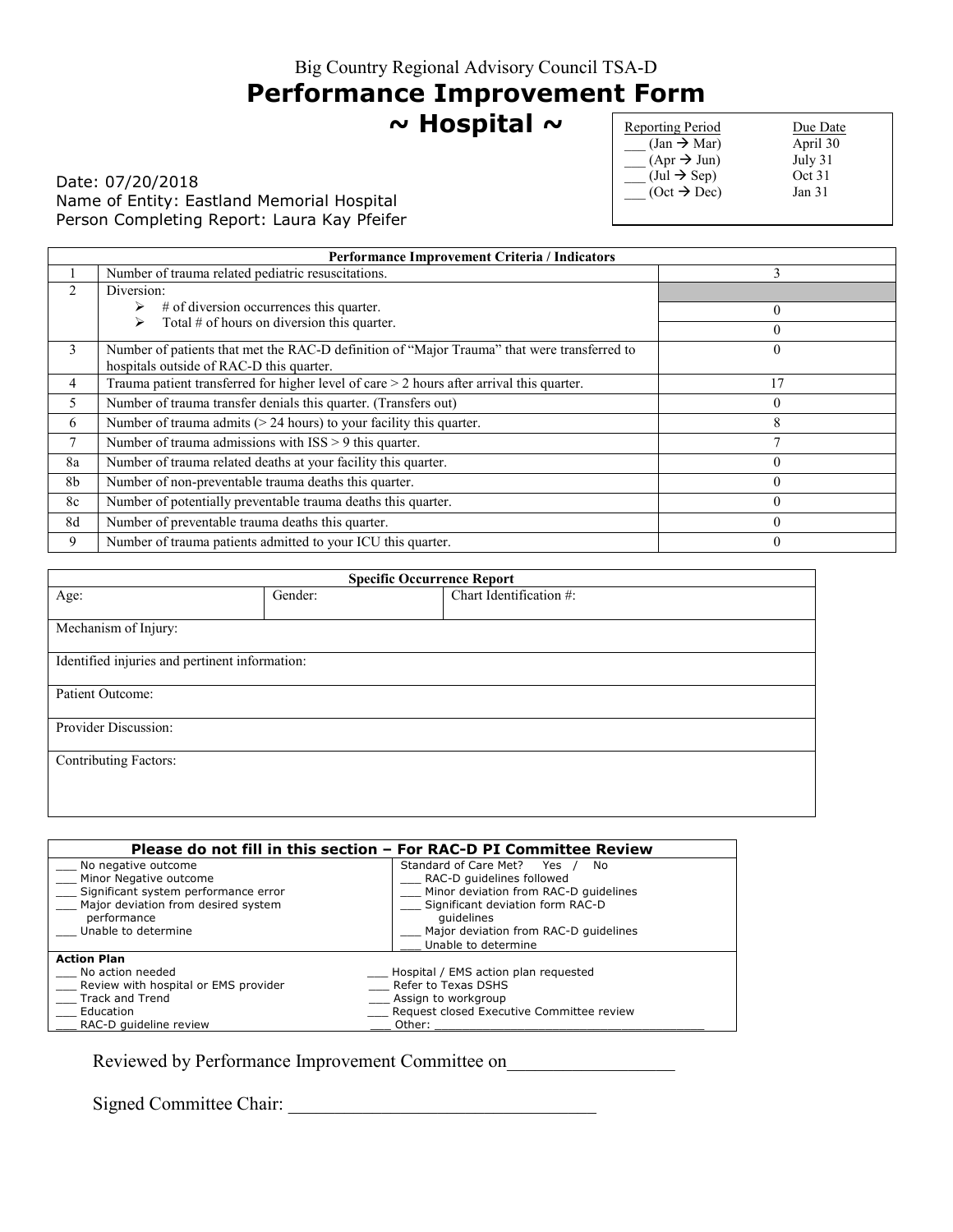# **Performance Improvement Form**

**~ Hospital ~** 

Date: 07/20/2018 Name of Entity: Rolling Plains Memorial Hospital Person Completing Report: Stephanie Lebowitz

| <b>Reporting Period</b>               | Due Date |
|---------------------------------------|----------|
| $\text{(Jan} \rightarrow \text{Mar})$ | April 30 |
| $(Apr \rightarrow Jun)$               | July 31  |
| $(\text{Jul} \rightarrow \text{Sep})$ | Oct 31   |
| $(Oct \rightarrow Dec)$               | Jan $31$ |
|                                       |          |

| Performance Improvement Criteria / Indicators |                                                                                                                                         |              |
|-----------------------------------------------|-----------------------------------------------------------------------------------------------------------------------------------------|--------------|
|                                               | Number of trauma related pediatric resuscitations.                                                                                      | $\theta$     |
| $\mathfrak{D}$                                | Diversion:                                                                                                                              |              |
|                                               | $#$ of diversion occurrences this quarter.                                                                                              | $\Omega$     |
|                                               | Total $#$ of hours on diversion this quarter.                                                                                           | $\Omega$     |
| 3                                             | Number of patients that met the RAC-D definition of "Major Trauma" that were transferred to<br>hospitals outside of RAC-D this quarter. | 4            |
| 4                                             | Trauma patient transferred for higher level of care $>$ 2 hours after arrival this quarter.                                             | 3            |
| 5                                             | Number of trauma transfer denials this quarter. (Transfers out)                                                                         |              |
| 6                                             | Number of trauma admits $(> 24$ hours) to your facility this quarter.                                                                   |              |
| 7                                             | Number of trauma admissions with $ISS > 9$ this quarter.                                                                                | <sub>(</sub> |
| 8a                                            | Number of trauma related deaths at your facility this quarter.                                                                          | $\theta$     |
| 8b                                            | Number of non-preventable trauma deaths this quarter.                                                                                   | $\theta$     |
| 8c                                            | Number of potentially preventable trauma deaths this quarter.                                                                           | $\Omega$     |
| 8d                                            | Number of preventable trauma deaths this quarter.                                                                                       | $\Omega$     |
| 9                                             | Number of trauma patients admitted to your ICU this quarter.                                                                            |              |

| <b>Specific Occurrence Report</b>              |         |                         |
|------------------------------------------------|---------|-------------------------|
| Age:                                           | Gender: | Chart Identification #: |
|                                                |         |                         |
| Mechanism of Injury:                           |         |                         |
| Identified injuries and pertinent information: |         |                         |
| Patient Outcome:                               |         |                         |
| Provider Discussion:                           |         |                         |
| <b>Contributing Factors:</b>                   |         |                         |
|                                                |         |                         |

| Please do not fill in this section – For RAC-D PI Committee Review                                                                          |                                                                                                                                                         |  |
|---------------------------------------------------------------------------------------------------------------------------------------------|---------------------------------------------------------------------------------------------------------------------------------------------------------|--|
| No negative outcome<br>Minor Negative outcome<br>Significant system performance error<br>Major deviation from desired system<br>performance | Standard of Care Met? Yes<br>No<br>RAC-D guidelines followed<br>Minor deviation from RAC-D quidelines<br>Significant deviation form RAC-D<br>quidelines |  |
| Unable to determine                                                                                                                         | Major deviation from RAC-D quidelines<br>Unable to determine                                                                                            |  |
| <b>Action Plan</b>                                                                                                                          |                                                                                                                                                         |  |
| No action needed                                                                                                                            | Hospital / EMS action plan requested                                                                                                                    |  |
| Review with hospital or EMS provider                                                                                                        | Refer to Texas DSHS                                                                                                                                     |  |
| Track and Trend                                                                                                                             | _ Assign to workgroup                                                                                                                                   |  |
| Education                                                                                                                                   | Request closed Executive Committee review                                                                                                               |  |
| RAC-D quideline review                                                                                                                      | Other:                                                                                                                                                  |  |

Reviewed by Performance Improvement Committee on\_\_\_\_\_\_\_\_\_\_\_\_\_\_\_\_\_\_\_\_\_\_\_\_\_\_\_\_\_\_\_\_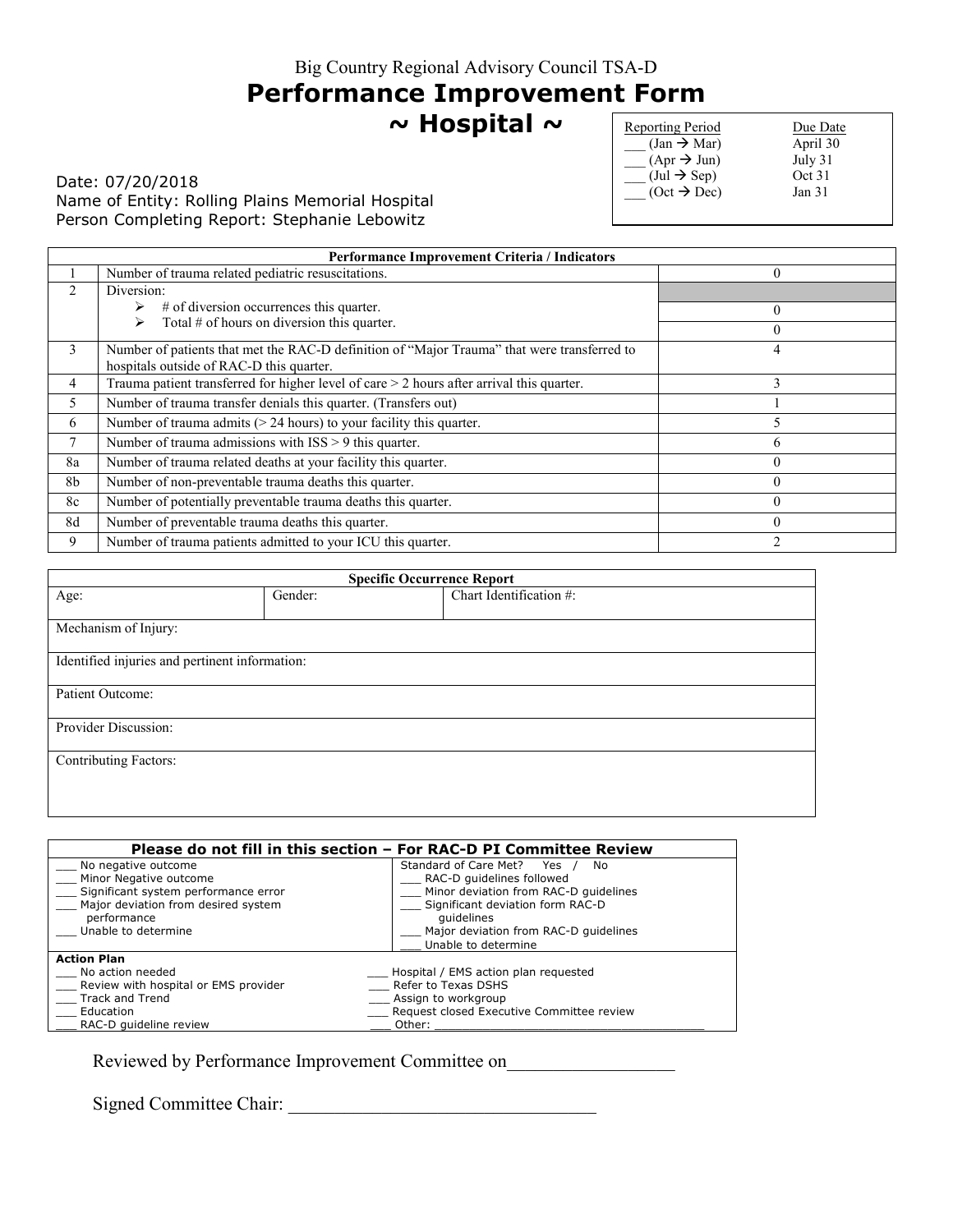## **Performance Improvement Form**

**~ Hospital ~** 

Date: 07/19/18 Name of Entity: Stonewall Memorial Hospital Person Completing Report: C. Criswell, RN

| <b>Reporting Period</b>               | Due Date          |
|---------------------------------------|-------------------|
| $(Jan \rightarrow Mar)$               | April 30          |
| $(Apr \rightarrow Jun)$               | July 31           |
| $(\text{Jul} \rightarrow \text{Sep})$ | Oct 31            |
| $(Oct \rightarrow Dec)$               | Jan <sub>31</sub> |
|                                       |                   |

| Performance Improvement Criteria / Indicators |                                                                                                                                         |                   |  |
|-----------------------------------------------|-----------------------------------------------------------------------------------------------------------------------------------------|-------------------|--|
|                                               | Number of trauma related pediatric resuscitations.                                                                                      |                   |  |
|                                               | Diversion:                                                                                                                              |                   |  |
|                                               | # of diversion occurrences this quarter.                                                                                                | 1- CT maintenance |  |
|                                               | Total $#$ of hours on diversion this quarter.                                                                                           | 4                 |  |
| 3                                             | Number of patients that met the RAC-D definition of "Major Trauma" that were transferred to<br>hospitals outside of RAC-D this quarter. |                   |  |
| 4                                             | Trauma patient transferred for higher level of care $>$ 2 hours after arrival this quarter.                                             | 3                 |  |
| 5                                             | Number of trauma transfer denials this quarter. (Transfers out)                                                                         | $\Omega$          |  |
| 6                                             | Number of trauma admits $(> 24$ hours) to your facility this quarter.                                                                   |                   |  |
| 7                                             | Number of trauma admissions with ISS > 9 this quarter.                                                                                  |                   |  |
| 8a                                            | Number of trauma related deaths at your facility this quarter.                                                                          | $\Omega$          |  |
| 8 <sub>b</sub>                                | Number of non-preventable trauma deaths this quarter.                                                                                   | $\theta$          |  |
| 8c                                            | Number of potentially preventable trauma deaths this quarter.                                                                           | $\theta$          |  |
| 8d                                            | Number of preventable trauma deaths this quarter.                                                                                       | $\theta$          |  |
| 9                                             | Number of trauma patients admitted to your ICU this quarter.                                                                            | 0                 |  |

| <b>Specific Occurrence Report</b>              |         |                         |  |
|------------------------------------------------|---------|-------------------------|--|
| Age:                                           | Gender: | Chart Identification #: |  |
| Mechanism of Injury:                           |         |                         |  |
|                                                |         |                         |  |
| Identified injuries and pertinent information: |         |                         |  |
| Patient Outcome:                               |         |                         |  |
| Provider Discussion:                           |         |                         |  |
| <b>Contributing Factors:</b>                   |         |                         |  |
|                                                |         |                         |  |

|                                                                                       | Please do not fill in this section – For RAC-D PI Committee Review                                             |
|---------------------------------------------------------------------------------------|----------------------------------------------------------------------------------------------------------------|
| No negative outcome<br>Minor Negative outcome<br>Significant system performance error | Standard of Care Met? Yes<br>No.<br>RAC-D quidelines followed<br>Minor deviation from RAC-D quidelines         |
| Major deviation from desired system<br>performance<br>Unable to determine             | Significant deviation form RAC-D<br>quidelines<br>Major deviation from RAC-D quidelines<br>Unable to determine |
| <b>Action Plan</b>                                                                    |                                                                                                                |
| No action needed                                                                      | Hospital / EMS action plan requested                                                                           |
| Review with hospital or EMS provider                                                  | Refer to Texas DSHS                                                                                            |
| Track and Trend                                                                       | Assign to workgroup                                                                                            |
| Education                                                                             | Request closed Executive Committee review                                                                      |
| RAC-D quideline review                                                                | Other:                                                                                                         |

Reviewed by Performance Improvement Committee on\_\_\_\_\_\_\_\_\_\_\_\_\_\_\_\_\_\_\_\_\_\_\_\_\_\_\_\_\_\_\_\_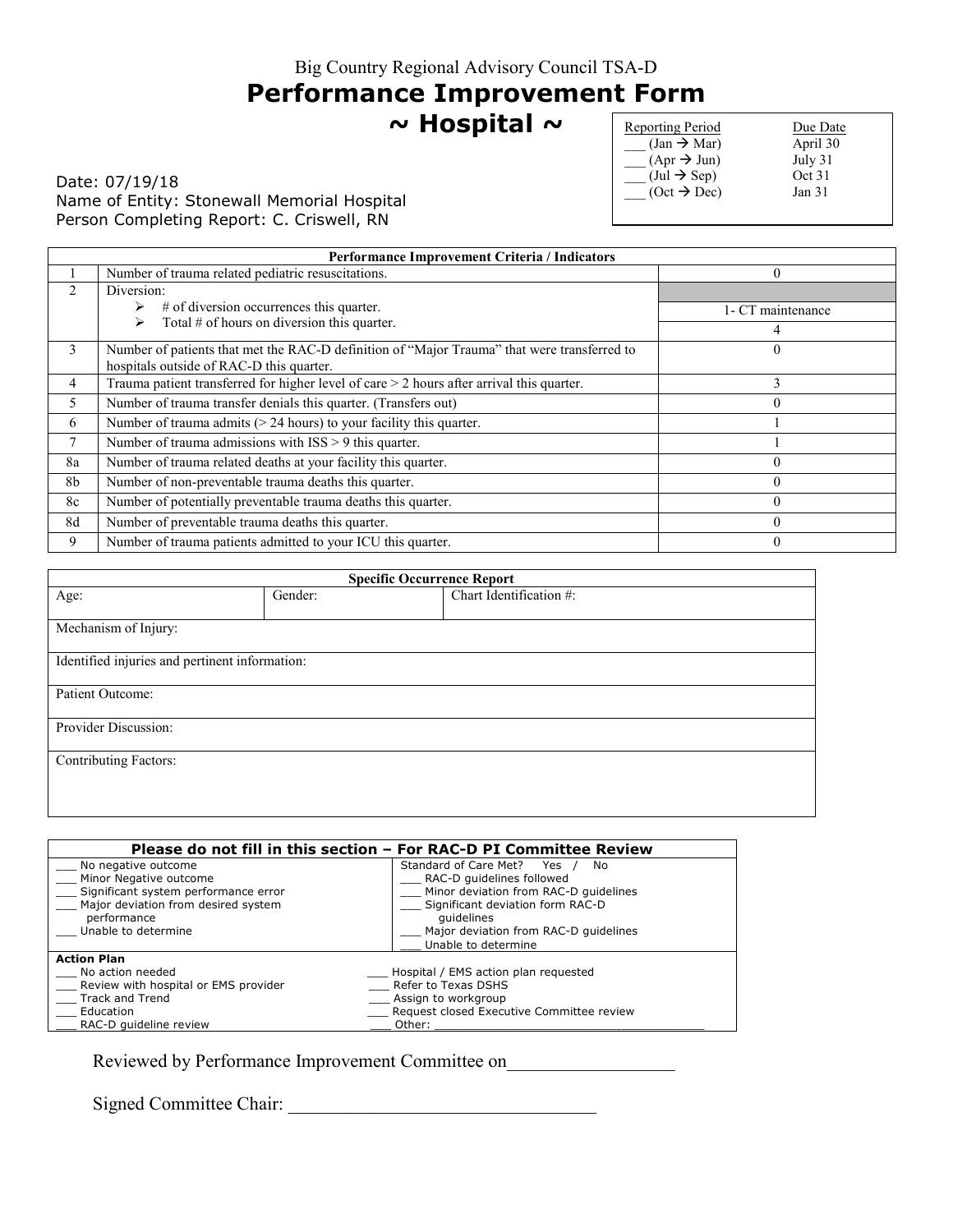# **Performance Improvement Form**

**~ Hospital ~** 

Date: 7/17/18 Name of Entity: Stephens Memorial Hospital Person Completing Report: Holly Hare RN Trauma Coordinator

| <b>Reporting Period</b>               | Due Date          |
|---------------------------------------|-------------------|
| $(Jan \rightarrow Mar)$               | April 30          |
| $(Apr \rightarrow Jun)$               | July 31           |
| $(\text{Jul} \rightarrow \text{Sep})$ | Oct 31            |
| $(Oct \rightarrow Dec)$               | Jan <sub>31</sub> |
|                                       |                   |

| Performance Improvement Criteria / Indicators |                                                                                             |                |
|-----------------------------------------------|---------------------------------------------------------------------------------------------|----------------|
|                                               | Number of trauma related pediatric resuscitations.                                          | $\Omega$       |
| $\mathfrak{D}$                                | Diversion:                                                                                  |                |
|                                               | $#$ of diversion occurrences this quarter.                                                  | $\theta$       |
|                                               | Total $#$ of hours on diversion this quarter.<br>↘                                          | $\Omega$       |
| 3                                             | Number of patients that met the RAC-D definition of "Major Trauma" that were transferred to | 4              |
|                                               | hospitals outside of RAC-D this quarter.                                                    |                |
| 4                                             | Trauma patient transferred for higher level of care $>$ 2 hours after arrival this quarter. | 9              |
| 5                                             | Number of trauma transfer denials this quarter. (Transfers out)                             |                |
| 6                                             | Number of trauma admits $(> 24$ hours) to your facility this quarter.                       | $\overline{4}$ |
| $\mathbf{r}$                                  | Number of trauma admissions with ISS > 9 this quarter.                                      |                |
| 8a                                            | Number of trauma related deaths at your facility this quarter.                              | $\Omega$       |
| 8b                                            | Number of non-preventable trauma deaths this quarter.                                       | $\theta$       |
| 8c                                            | Number of potentially preventable trauma deaths this quarter.                               | $\Omega$       |
| 8d                                            | Number of preventable trauma deaths this quarter.                                           | $\Omega$       |
| 9                                             | Number of trauma patients admitted to your ICU this quarter.                                | $\theta$       |

| <b>Specific Occurrence Report</b>              |         |                         |
|------------------------------------------------|---------|-------------------------|
| Age:                                           | Gender: | Chart Identification #: |
|                                                |         |                         |
| Mechanism of Injury:                           |         |                         |
|                                                |         |                         |
| Identified injuries and pertinent information: |         |                         |
| Patient Outcome:                               |         |                         |
|                                                |         |                         |
| Provider Discussion:                           |         |                         |
| <b>Contributing Factors:</b>                   |         |                         |
|                                                |         |                         |
|                                                |         |                         |

|                                      | Please do not fill in this section – For RAC-D PI Committee Review |
|--------------------------------------|--------------------------------------------------------------------|
| No negative outcome                  | Standard of Care Met? Yes<br>No.                                   |
| Minor Negative outcome               | RAC-D quidelines followed                                          |
| Significant system performance error | Minor deviation from RAC-D quidelines                              |
| Major deviation from desired system  | Significant deviation form RAC-D                                   |
| performance                          | quidelines                                                         |
| Unable to determine                  | Major deviation from RAC-D quidelines                              |
|                                      | Unable to determine                                                |
| <b>Action Plan</b>                   |                                                                    |
| No action needed                     | Hospital / EMS action plan requested                               |
| Review with hospital or EMS provider | Refer to Texas DSHS                                                |
| Track and Trend                      | Assign to workgroup                                                |
| Education                            | Request closed Executive Committee review                          |
| RAC-D quideline review               | Other:                                                             |

Reviewed by Performance Improvement Committee on\_\_\_\_\_\_\_\_\_\_\_\_\_\_\_\_\_\_\_\_\_\_\_\_\_\_\_\_\_\_\_\_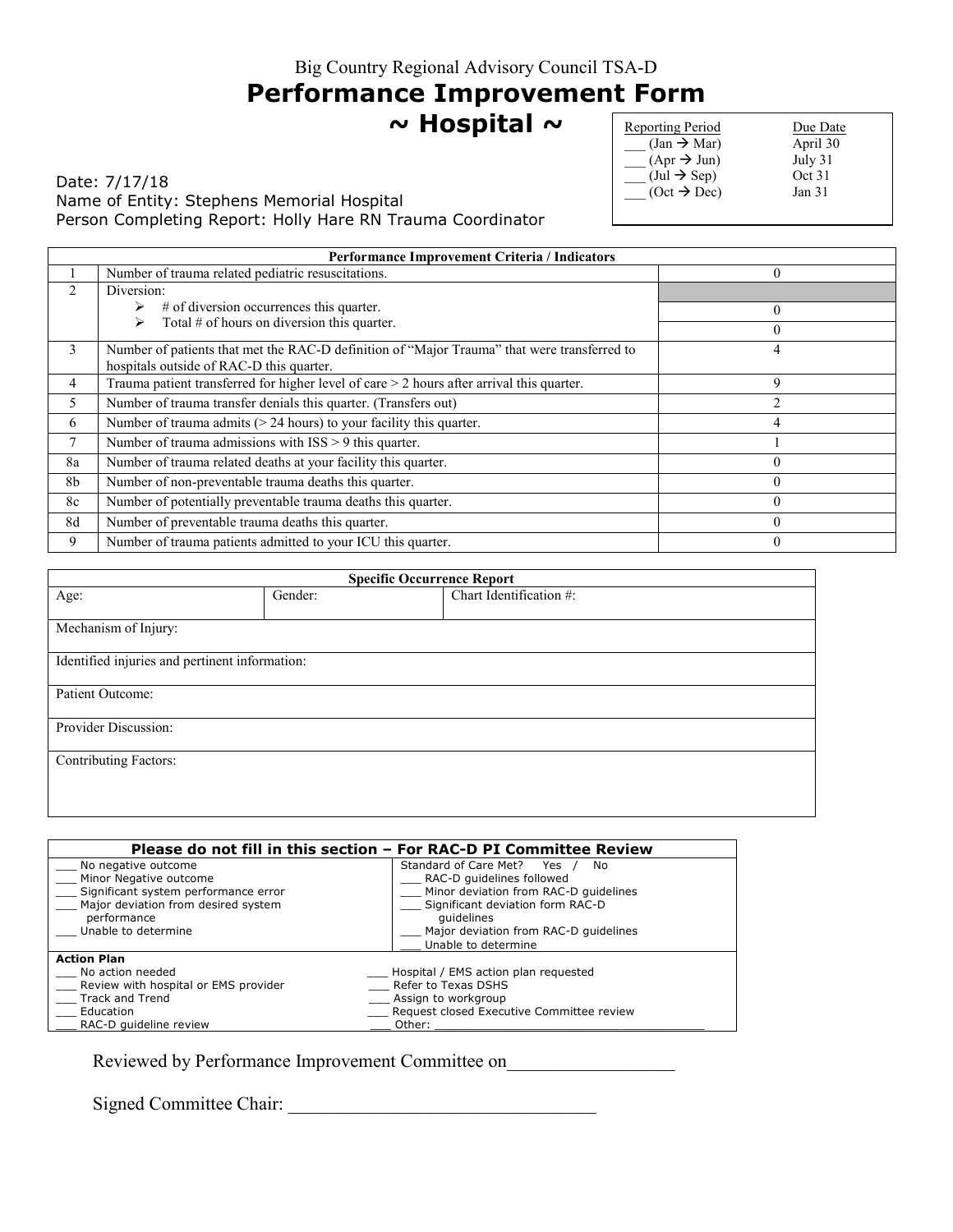### **Performance Improvement Form**

**~ Hospital ~** 

Date: 7.13.18 Name of Entity: Abilene Regional Medical Center Person Completing Report: Melinda Dean

| <b>Reporting Period</b>               | Due Date          |
|---------------------------------------|-------------------|
| $(Jan \rightarrow Mar)$               | April 30          |
| $(Apr \rightarrow Jun)$               | July 31           |
| $(\text{Jul} \rightarrow \text{Sep})$ | Oct 31            |
| $(Oct \rightarrow Dec)$               | Jan <sub>31</sub> |
|                                       |                   |

| Performance Improvement Criteria / Indicators |                                                                                                                                         |                    |
|-----------------------------------------------|-----------------------------------------------------------------------------------------------------------------------------------------|--------------------|
|                                               | Number of trauma related pediatric resuscitations.                                                                                      |                    |
|                                               | Diversion:                                                                                                                              |                    |
|                                               | $#$ of diversion occurrences this quarter.                                                                                              | 51                 |
|                                               | Total $#$ of hours on diversion this quarter.                                                                                           | 60.210000000000001 |
| 3                                             | Number of patients that met the RAC-D definition of "Major Trauma" that were transferred to<br>hospitals outside of RAC-D this quarter. | 10                 |
| 4                                             | Trauma patient transferred for higher level of care $>$ 2 hours after arrival this quarter.                                             | 20                 |
| 5                                             | Number of trauma transfer denials this quarter. (Transfers out)                                                                         | $\overline{c}$     |
| 6                                             | Number of trauma admits $(> 24$ hours) to your facility this quarter.                                                                   | 23                 |
|                                               | Number of trauma admissions with $ISS > 9$ this quarter.                                                                                |                    |
| 8a                                            | Number of trauma related deaths at your facility this quarter.                                                                          |                    |
| 8b                                            | Number of non-preventable trauma deaths this quarter.                                                                                   |                    |
| 8c                                            | Number of potentially preventable trauma deaths this quarter.                                                                           | 0                  |
| 8d                                            | Number of preventable trauma deaths this quarter.                                                                                       | $\Omega$           |
| 9                                             | Number of trauma patients admitted to your ICU this quarter.                                                                            |                    |

| <b>Specific Occurrence Report</b>              |         |                         |  |
|------------------------------------------------|---------|-------------------------|--|
| Age:                                           | Gender: | Chart Identification #: |  |
| Mechanism of Injury:                           |         |                         |  |
| Identified injuries and pertinent information: |         |                         |  |
| Patient Outcome:                               |         |                         |  |
| Provider Discussion:                           |         |                         |  |
| <b>Contributing Factors:</b>                   |         |                         |  |
|                                                |         |                         |  |

| Please do not fill in this section – For RAC-D PI Committee Review |                                           |  |
|--------------------------------------------------------------------|-------------------------------------------|--|
| No negative outcome                                                | Standard of Care Met? Yes<br>No.          |  |
| Minor Negative outcome                                             | RAC-D quidelines followed                 |  |
| Significant system performance error                               | Minor deviation from RAC-D quidelines     |  |
| Major deviation from desired system                                | Significant deviation form RAC-D          |  |
| performance                                                        | quidelines                                |  |
| Unable to determine                                                | Major deviation from RAC-D quidelines     |  |
|                                                                    | Unable to determine                       |  |
| <b>Action Plan</b>                                                 |                                           |  |
| No action needed                                                   | Hospital / EMS action plan requested      |  |
| Review with hospital or EMS provider                               | Refer to Texas DSHS                       |  |
| Track and Trend                                                    | Assign to workgroup                       |  |
| Education                                                          | Request closed Executive Committee review |  |
| RAC-D quideline review                                             | Other:                                    |  |

Reviewed by Performance Improvement Committee on\_\_\_\_\_\_\_\_\_\_\_\_\_\_\_\_\_\_\_\_\_\_\_\_\_\_\_\_\_\_\_\_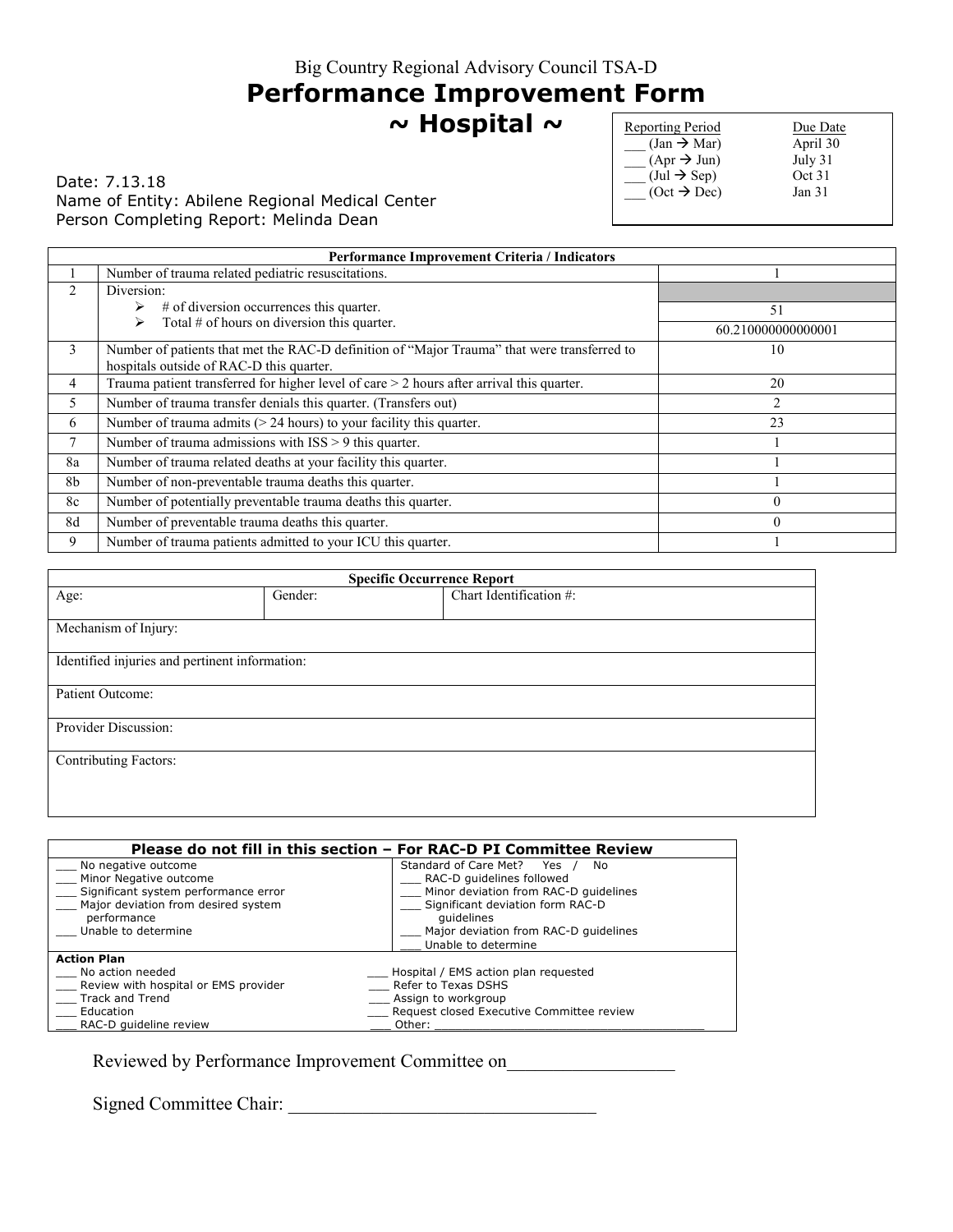# **Performance Improvement Form**

**~ Hospital ~** 

### Date: July 12, 2018 Name of Entity: Haskell Memorial Hospital Person Completing Report: Teri Turner, CNO

| Reporting Period                       | Due Date          |
|----------------------------------------|-------------------|
| $\text{(Jan)} \rightarrow \text{Mar)}$ | April 30          |
| $(Apr \rightarrow Jun)$                | July 31           |
| $(\text{Jul} \rightarrow \text{Sep})$  | Oct 31            |
| $(Oct \rightarrow Dec)$                | Jan <sub>31</sub> |
|                                        |                   |

| <b>Performance Improvement Criteria / Indicators</b> |                                                                                                                                         |                |
|------------------------------------------------------|-----------------------------------------------------------------------------------------------------------------------------------------|----------------|
|                                                      | Number of trauma related pediatric resuscitations.                                                                                      | $\overline{0}$ |
|                                                      | Diversion:                                                                                                                              |                |
|                                                      | # of diversion occurrences this quarter.                                                                                                | $\Omega$       |
|                                                      | Total $#$ of hours on diversion this quarter.                                                                                           | $\theta$       |
| 3                                                    | Number of patients that met the RAC-D definition of "Major Trauma" that were transferred to<br>hospitals outside of RAC-D this quarter. | 3              |
| 4                                                    | Trauma patient transferred for higher level of care $>$ 2 hours after arrival this quarter.                                             | 10             |
|                                                      | Number of trauma transfer denials this quarter. (Transfers out)                                                                         |                |
| 6                                                    | Number of trauma admits $(> 24$ hours) to your facility this quarter.                                                                   |                |
|                                                      | Number of trauma admissions with $ISS > 9$ this quarter.                                                                                |                |
| 8a                                                   | Number of trauma related deaths at your facility this quarter.                                                                          |                |
| 8b                                                   | Number of non-preventable trauma deaths this quarter.                                                                                   |                |
| 8c                                                   | Number of potentially preventable trauma deaths this quarter.                                                                           | $\Omega$       |
| 8d                                                   | Number of preventable trauma deaths this quarter.                                                                                       |                |
| 9                                                    | Number of trauma patients admitted to your ICU this quarter.                                                                            |                |

| <b>Specific Occurrence Report</b>              |         |                         |  |
|------------------------------------------------|---------|-------------------------|--|
| Age:                                           | Gender: | Chart Identification #: |  |
| Mechanism of Injury:                           |         |                         |  |
| Identified injuries and pertinent information: |         |                         |  |
| Patient Outcome:                               |         |                         |  |
| Provider Discussion:                           |         |                         |  |
| <b>Contributing Factors:</b>                   |         |                         |  |
|                                                |         |                         |  |

|                                      | Please do not fill in this section – For RAC-D PI Committee Review |
|--------------------------------------|--------------------------------------------------------------------|
| No negative outcome                  | Standard of Care Met? Yes<br>No.                                   |
| Minor Negative outcome               | RAC-D quidelines followed                                          |
| Significant system performance error | Minor deviation from RAC-D quidelines                              |
| Major deviation from desired system  | Significant deviation form RAC-D                                   |
| performance                          | quidelines                                                         |
| Unable to determine                  | Major deviation from RAC-D quidelines                              |
|                                      | Unable to determine                                                |
| <b>Action Plan</b>                   |                                                                    |
| No action needed                     | Hospital / EMS action plan requested                               |
| Review with hospital or EMS provider | Refer to Texas DSHS                                                |
| Track and Trend                      | Assign to workgroup                                                |
| Education                            | Request closed Executive Committee review                          |
| RAC-D quideline review               | Other:                                                             |

Reviewed by Performance Improvement Committee on\_\_\_\_\_\_\_\_\_\_\_\_\_\_\_\_\_\_\_\_\_\_\_\_\_\_\_\_\_\_\_\_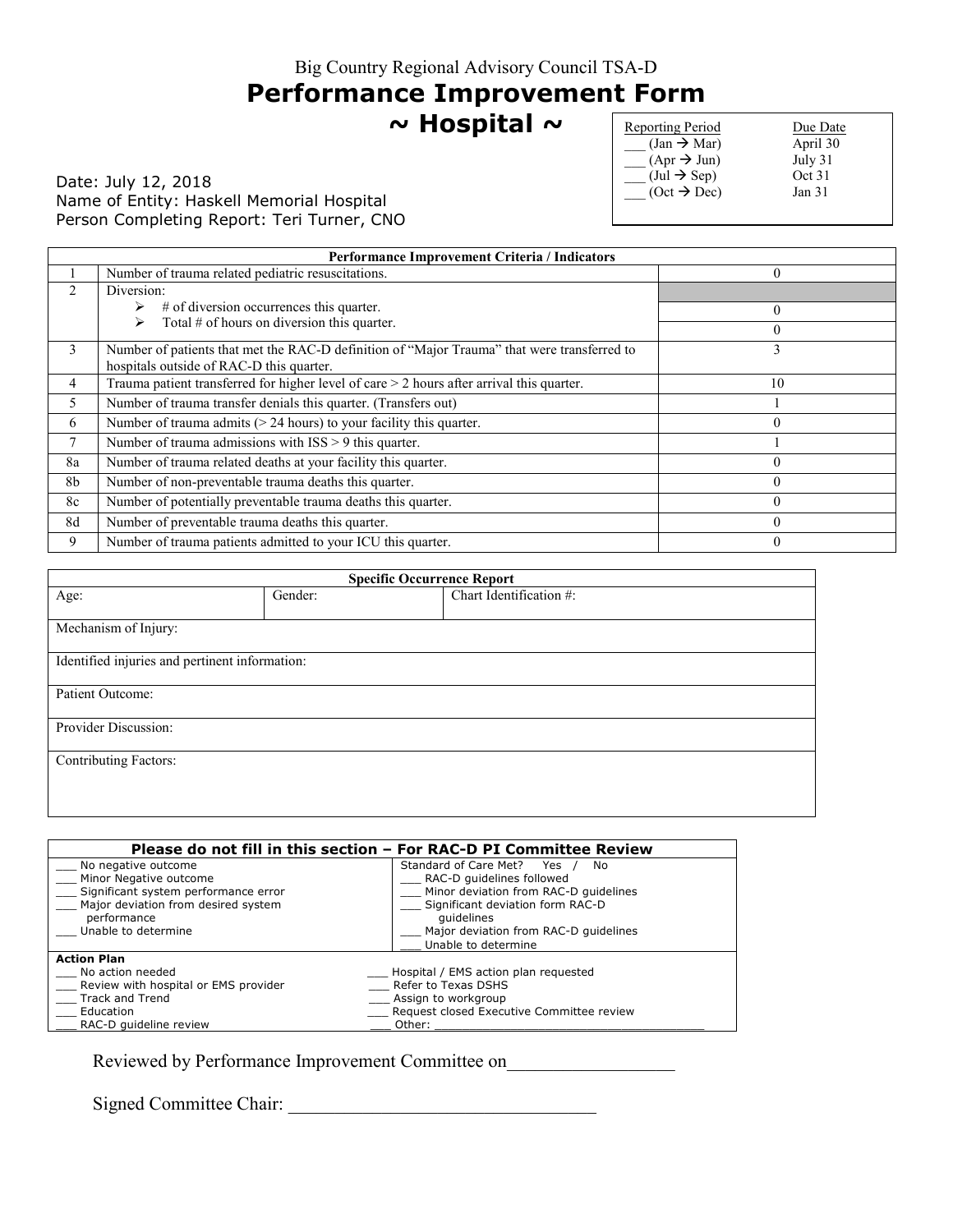# **Performance Improvement Form**

**~ Hospital ~** 

Date: 07/10/2018 Name of Entity: Throckmorton County Memorial Hospital Person Completing Report: Kinsi Voss RN CNO

| <b>Reporting Period</b>               | Due Date          |
|---------------------------------------|-------------------|
| $(Jan \rightarrow Mar)$               | April 30          |
| $(Apr \rightarrow Jun)$               | July 31           |
| $(\text{Jul} \rightarrow \text{Sep})$ | Oct 31            |
| $(Oct \rightarrow Dec)$               | Jan <sub>31</sub> |
|                                       |                   |

|    | <b>Performance Improvement Criteria / Indicators</b>                                                                                    |                |  |
|----|-----------------------------------------------------------------------------------------------------------------------------------------|----------------|--|
|    | Number of trauma related pediatric resuscitations.                                                                                      |                |  |
|    | Diversion:                                                                                                                              |                |  |
|    | $#$ of diversion occurrences this quarter.                                                                                              | $\theta$       |  |
|    | Total $#$ of hours on diversion this quarter.                                                                                           |                |  |
| 3  | Number of patients that met the RAC-D definition of "Major Trauma" that were transferred to<br>hospitals outside of RAC-D this quarter. |                |  |
| 4  | Trauma patient transferred for higher level of care $>$ 2 hours after arrival this quarter.                                             | $\overline{c}$ |  |
| 5. | Number of trauma transfer denials this quarter. (Transfers out)                                                                         | $\Omega$       |  |
| 6  | Number of trauma admits $(> 24$ hours) to your facility this quarter.                                                                   |                |  |
|    | Number of trauma admissions with ISS > 9 this quarter.                                                                                  |                |  |
| 8a | Number of trauma related deaths at your facility this quarter.                                                                          | $\Omega$       |  |
| 8b | Number of non-preventable trauma deaths this quarter.                                                                                   |                |  |
| 8c | Number of potentially preventable trauma deaths this quarter.                                                                           |                |  |
| 8d | Number of preventable trauma deaths this quarter.                                                                                       | 0              |  |
| 9  | Number of trauma patients admitted to your ICU this quarter.                                                                            |                |  |

| <b>Specific Occurrence Report</b>              |         |                         |
|------------------------------------------------|---------|-------------------------|
| Age:                                           | Gender: | Chart Identification #: |
| Mechanism of Injury:                           |         |                         |
| Identified injuries and pertinent information: |         |                         |
| Patient Outcome:                               |         |                         |
| Provider Discussion:                           |         |                         |
| <b>Contributing Factors:</b>                   |         |                         |
|                                                |         |                         |

| Please do not fill in this section – For RAC-D PI Committee Review |                                           |  |
|--------------------------------------------------------------------|-------------------------------------------|--|
| No negative outcome                                                | Standard of Care Met? Yes<br>No.          |  |
| Minor Negative outcome                                             | RAC-D quidelines followed                 |  |
| Significant system performance error                               | Minor deviation from RAC-D quidelines     |  |
| Major deviation from desired system                                | Significant deviation form RAC-D          |  |
| performance                                                        | quidelines                                |  |
| Unable to determine                                                | Major deviation from RAC-D quidelines     |  |
|                                                                    | Unable to determine                       |  |
| <b>Action Plan</b>                                                 |                                           |  |
| No action needed                                                   | Hospital / EMS action plan requested      |  |
| Review with hospital or EMS provider                               | Refer to Texas DSHS                       |  |
| Track and Trend                                                    | Assign to workgroup                       |  |
| Education                                                          | Request closed Executive Committee review |  |
| RAC-D quideline review                                             | Other:                                    |  |

Reviewed by Performance Improvement Committee on\_\_\_\_\_\_\_\_\_\_\_\_\_\_\_\_\_\_\_\_\_\_\_\_\_\_\_\_\_\_\_\_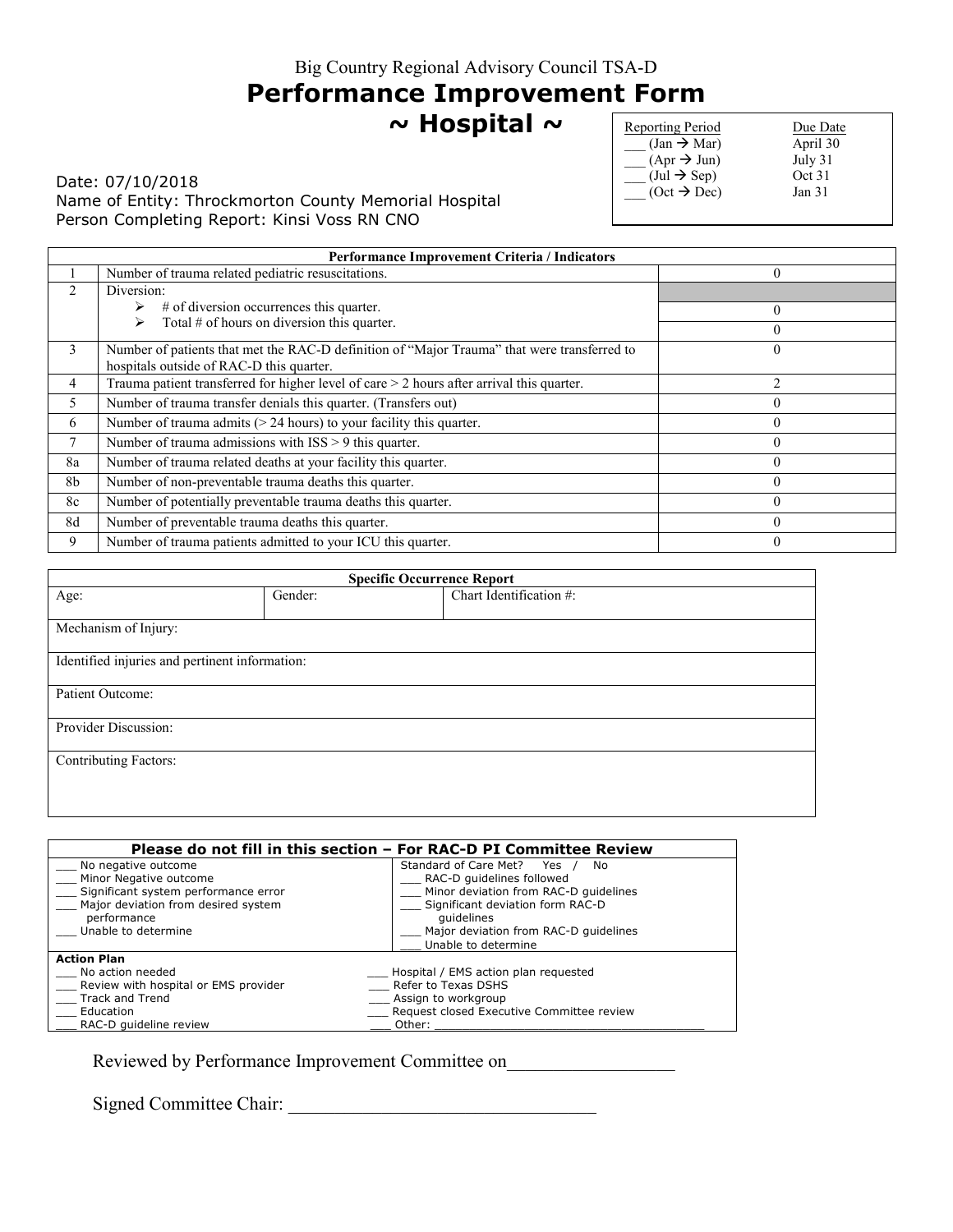# **Performance Improvement Form**

**~ Hospital ~** 

Date: 7/9/2018 Name of Entity: Knox County Hospital District Person Completing Report: Sheila Kuehler

| <b>Reporting Period</b>               | Due Date          |
|---------------------------------------|-------------------|
| $\text{(Jan} \rightarrow \text{Mar})$ | April 30          |
| $(Apr \rightarrow Jun)$               | July 31           |
| $(\text{Jul} \rightarrow \text{Sep})$ | Oct 31            |
| $(Oct \rightarrow Dec)$               | Jan <sub>31</sub> |
|                                       |                   |

|                | Performance Improvement Criteria / Indicators                                               |          |  |
|----------------|---------------------------------------------------------------------------------------------|----------|--|
|                | Number of trauma related pediatric resuscitations.                                          | $\theta$ |  |
| $\mathfrak{D}$ | Diversion:                                                                                  |          |  |
|                | $#$ of diversion occurrences this quarter.                                                  | $\theta$ |  |
|                | Total $#$ of hours on diversion this quarter.                                               | $\theta$ |  |
| 3              | Number of patients that met the RAC-D definition of "Major Trauma" that were transferred to |          |  |
|                | hospitals outside of RAC-D this quarter.                                                    |          |  |
| 4              | Trauma patient transferred for higher level of care $>$ 2 hours after arrival this quarter. | $\theta$ |  |
| 5              | Number of trauma transfer denials this quarter. (Transfers out)                             |          |  |
| 6              | Number of trauma admits $(> 24$ hours) to your facility this quarter.                       |          |  |
| 7              | Number of trauma admissions with ISS > 9 this quarter.                                      | 0        |  |
| 8a             | Number of trauma related deaths at your facility this quarter.                              | $\theta$ |  |
| 8 <sub>b</sub> | Number of non-preventable trauma deaths this quarter.                                       |          |  |
| 8c             | Number of potentially preventable trauma deaths this quarter.                               | 0        |  |
| 8d             | Number of preventable trauma deaths this quarter.                                           | $\theta$ |  |
| 9              | Number of trauma patients admitted to your ICU this quarter.                                | $\Omega$ |  |

| <b>Specific Occurrence Report</b>              |         |                         |  |
|------------------------------------------------|---------|-------------------------|--|
| Age:                                           | Gender: | Chart Identification #: |  |
| Mechanism of Injury:                           |         |                         |  |
| Identified injuries and pertinent information: |         |                         |  |
| Patient Outcome:                               |         |                         |  |
| Provider Discussion:                           |         |                         |  |
| <b>Contributing Factors:</b>                   |         |                         |  |
|                                                |         |                         |  |

|                                                    | Please do not fill in this section – For RAC-D PI Committee Review |
|----------------------------------------------------|--------------------------------------------------------------------|
| No negative outcome<br>Minor Negative outcome      | Standard of Care Met? Yes<br>No.<br>RAC-D guidelines followed      |
| Significant system performance error               | Minor deviation from RAC-D quidelines                              |
| Major deviation from desired system<br>performance | Significant deviation form RAC-D<br>quidelines                     |
| Unable to determine                                | Major deviation from RAC-D quidelines<br>Unable to determine       |
| <b>Action Plan</b>                                 |                                                                    |
| No action needed                                   | Hospital / EMS action plan requested                               |
| Review with hospital or EMS provider               | Refer to Texas DSHS                                                |
| Track and Trend                                    | Assign to workgroup                                                |
| Education                                          | Request closed Executive Committee review                          |
| RAC-D quideline review                             | Other:                                                             |

Reviewed by Performance Improvement Committee on\_\_\_\_\_\_\_\_\_\_\_\_\_\_\_\_\_\_\_\_\_\_\_\_\_\_\_\_\_\_\_\_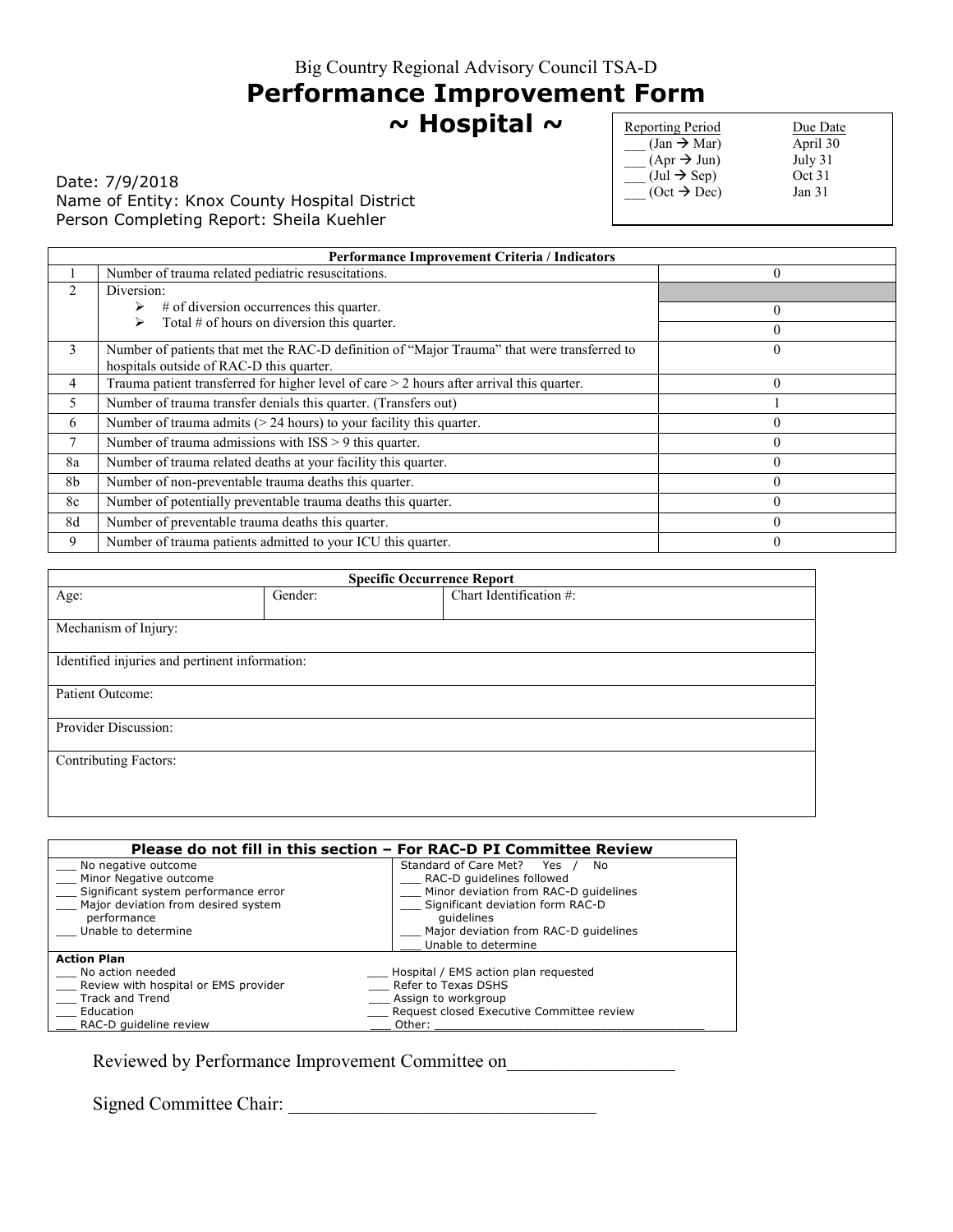# **Performance Improvement Form**

**~ Hospital ~** 

Date: 07/06/2018 Name of Entity: Hamlin Memorial hospital Person Completing Report: Melissa Lee

| Reporting Period                      | Due Date          |
|---------------------------------------|-------------------|
| $\text{(Jan} \rightarrow \text{Mar})$ | April 30          |
| $(Apr \rightarrow Jun)$               | July 31           |
| $(\text{Jul} \rightarrow \text{Sep})$ | Oct 31            |
| $(Oct \rightarrow Dec)$               | Jan <sub>31</sub> |
|                                       |                   |

|    | <b>Performance Improvement Criteria / Indicators</b>                                                                                    |          |
|----|-----------------------------------------------------------------------------------------------------------------------------------------|----------|
|    | Number of trauma related pediatric resuscitations.                                                                                      |          |
|    | Diversion:                                                                                                                              |          |
|    | $#$ of diversion occurrences this quarter.                                                                                              | $\theta$ |
|    | Total $#$ of hours on diversion this quarter.                                                                                           | $\Omega$ |
| 3  | Number of patients that met the RAC-D definition of "Major Trauma" that were transferred to<br>hospitals outside of RAC-D this quarter. |          |
| 4  | Trauma patient transferred for higher level of care $>$ 2 hours after arrival this quarter.                                             |          |
| 5  | Number of trauma transfer denials this quarter. (Transfers out)                                                                         | $\theta$ |
| 6  | Number of trauma admits $(> 24$ hours) to your facility this quarter.                                                                   | $\theta$ |
|    | Number of trauma admissions with ISS > 9 this quarter.                                                                                  | $\theta$ |
| 8a | Number of trauma related deaths at your facility this quarter.                                                                          | $\Omega$ |
| 8b | Number of non-preventable trauma deaths this quarter.                                                                                   | $\Omega$ |
| 8c | Number of potentially preventable trauma deaths this quarter.                                                                           | $\Omega$ |
| 8d | Number of preventable trauma deaths this quarter.                                                                                       |          |
| 9  | Number of trauma patients admitted to your ICU this quarter.                                                                            |          |

| <b>Specific Occurrence Report</b>              |         |                         |
|------------------------------------------------|---------|-------------------------|
| Age: $0$                                       | Gender: | Chart Identification #: |
|                                                |         |                         |
| Mechanism of Injury:                           |         |                         |
| Identified injuries and pertinent information: |         |                         |
| Patient Outcome:                               |         |                         |
| Provider Discussion:                           |         |                         |
| <b>Contributing Factors:</b>                   |         |                         |
|                                                |         |                         |

| Please do not fill in this section – For RAC-D PI Committee Review                                                                                                 |                                                                                                                                                                                                                         |  |
|--------------------------------------------------------------------------------------------------------------------------------------------------------------------|-------------------------------------------------------------------------------------------------------------------------------------------------------------------------------------------------------------------------|--|
| No negative outcome<br>Minor Negative outcome<br>Significant system performance error<br>Major deviation from desired system<br>performance<br>Unable to determine | Standard of Care Met? Yes<br>No<br>RAC-D quidelines followed<br>Minor deviation from RAC-D quidelines<br>Significant deviation form RAC-D<br>quidelines<br>Major deviation from RAC-D quidelines<br>Unable to determine |  |
| <b>Action Plan</b>                                                                                                                                                 |                                                                                                                                                                                                                         |  |
| No action needed                                                                                                                                                   | _ Hospital / EMS action plan requested                                                                                                                                                                                  |  |
| Review with hospital or EMS provider                                                                                                                               | Refer to Texas DSHS                                                                                                                                                                                                     |  |
| Track and Trend                                                                                                                                                    | Assign to workgroup                                                                                                                                                                                                     |  |
| Education                                                                                                                                                          | Request closed Executive Committee review                                                                                                                                                                               |  |
| RAC-D quideline review                                                                                                                                             | Other:                                                                                                                                                                                                                  |  |

Reviewed by Performance Improvement Committee on\_\_\_\_\_\_\_\_\_\_\_\_\_\_\_\_\_\_\_\_\_\_\_\_\_\_\_\_\_\_\_\_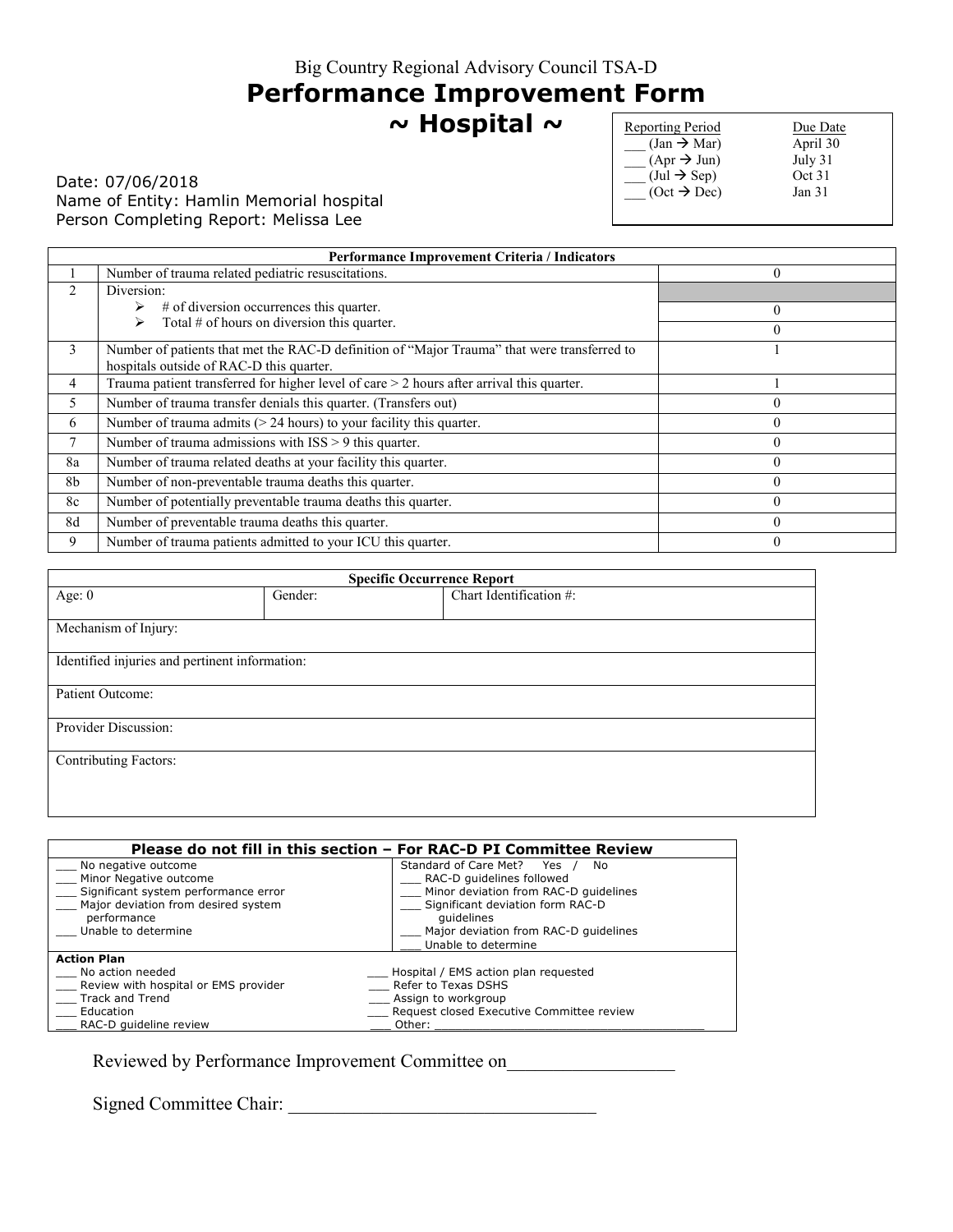# **Performance Improvement Form**

**~ Hospital ~** 

### Date: 07/04/2018 Name of Entity: Coleman County Medical Center Person Completing Report: Chancy Pickett RN

| <b>Reporting Period</b>               | Due Date          |
|---------------------------------------|-------------------|
| $\text{(Jan} \rightarrow \text{Mar})$ | April 30          |
| $(Apr \rightarrow Jun)$               | July 31           |
| $(\text{Jul} \rightarrow \text{Sep})$ | Oct 31            |
| $(Oct \rightarrow Dec)$               | Jan <sub>31</sub> |
|                                       |                   |

|                | Performance Improvement Criteria / Indicators                                                                                           |                |  |
|----------------|-----------------------------------------------------------------------------------------------------------------------------------------|----------------|--|
|                | Number of trauma related pediatric resuscitations.                                                                                      | $\Omega$       |  |
| 2              | Diversion:                                                                                                                              |                |  |
|                | $#$ of diversion occurrences this quarter.                                                                                              | $\mathbf{0}$   |  |
|                | Total $#$ of hours on diversion this quarter.                                                                                           | $\theta$       |  |
| 3              | Number of patients that met the RAC-D definition of "Major Trauma" that were transferred to<br>hospitals outside of RAC-D this quarter. | $\overline{2}$ |  |
| 4              | Trauma patient transferred for higher level of care $>$ 2 hours after arrival this quarter.                                             | 12             |  |
| 5              | Number of trauma transfer denials this quarter. (Transfers out)                                                                         |                |  |
| 6              | Number of trauma admits $(> 24$ hours) to your facility this quarter.                                                                   | 0              |  |
| $\tau$         | Number of trauma admissions with ISS > 9 this quarter.                                                                                  | 0              |  |
| 8a             | Number of trauma related deaths at your facility this quarter.                                                                          | $\Omega$       |  |
| 8 <sub>b</sub> | Number of non-preventable trauma deaths this quarter.                                                                                   |                |  |
| 8c             | Number of potentially preventable trauma deaths this quarter.                                                                           | $\Omega$       |  |
| 8d             | Number of preventable trauma deaths this quarter.                                                                                       | 0              |  |
| 9              | Number of trauma patients admitted to your ICU this quarter.                                                                            |                |  |

| <b>Specific Occurrence Report</b>              |                                                   |                                                                                                              |
|------------------------------------------------|---------------------------------------------------|--------------------------------------------------------------------------------------------------------------|
| Age: 68                                        | Gender:                                           | Chart Identification #:                                                                                      |
|                                                |                                                   | 303730                                                                                                       |
| Mechanism of Injury:                           |                                                   |                                                                                                              |
| fall                                           |                                                   |                                                                                                              |
| Identified injuries and pertinent information: |                                                   |                                                                                                              |
| L hip fracture                                 |                                                   |                                                                                                              |
|                                                |                                                   |                                                                                                              |
| Patient Outcome:                               |                                                   |                                                                                                              |
|                                                | Transferred to Shannon-discharged to nursing home |                                                                                                              |
|                                                |                                                   |                                                                                                              |
| Provider Discussion:                           |                                                   |                                                                                                              |
|                                                |                                                   | Too much time spent with trying to get pt transferred. Do not understand why a doctor did not accept patient |
|                                                |                                                   |                                                                                                              |
| <b>Contributing Factors:</b>                   |                                                   |                                                                                                              |
| Inadequate system guidelines/ protocols        |                                                   |                                                                                                              |
|                                                |                                                   |                                                                                                              |
|                                                |                                                   |                                                                                                              |

| Please do not fill in this section – For RAC-D PI Committee Review |                                           |  |
|--------------------------------------------------------------------|-------------------------------------------|--|
| No negative outcome                                                | Standard of Care Met? Yes<br>No           |  |
| Minor Negative outcome                                             | RAC-D quidelines followed                 |  |
| Significant system performance error                               | Minor deviation from RAC-D quidelines     |  |
| Major deviation from desired system                                | Significant deviation form RAC-D          |  |
| performance                                                        | quidelines                                |  |
| Unable to determine                                                | Major deviation from RAC-D quidelines     |  |
|                                                                    | Unable to determine                       |  |
| <b>Action Plan</b>                                                 |                                           |  |
| No action needed                                                   | Hospital / EMS action plan requested      |  |
| Review with hospital or EMS provider                               | Refer to Texas DSHS                       |  |
| Track and Trend                                                    | Assign to workgroup                       |  |
| Education                                                          | Request closed Executive Committee review |  |
| RAC-D quideline review                                             | Other:                                    |  |

Reviewed by Performance Improvement Committee on